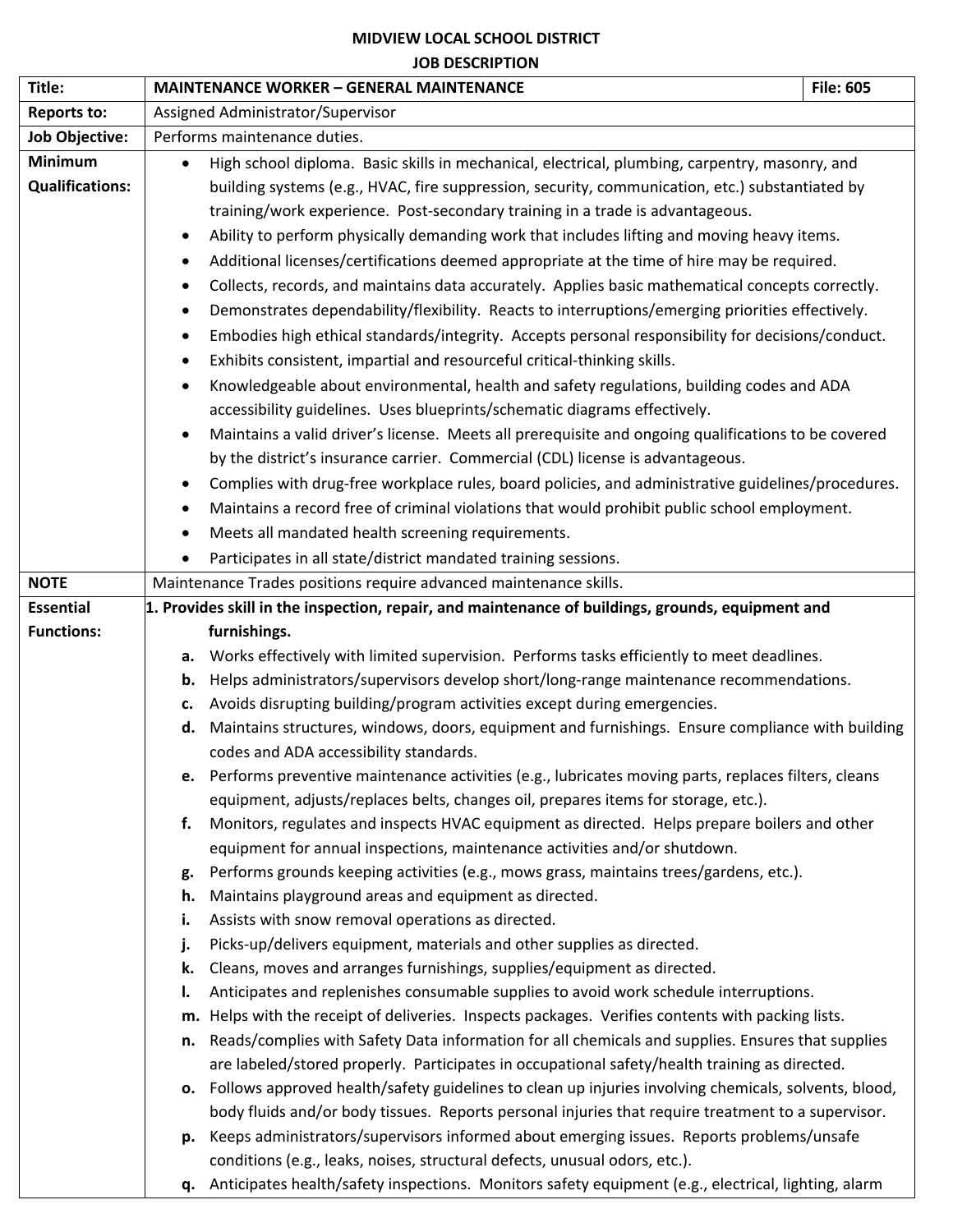|                    |                                                                                             | systems, etc.) as directed. Maintains clear routes for emergency egress.                                |  |  |
|--------------------|---------------------------------------------------------------------------------------------|---------------------------------------------------------------------------------------------------------|--|--|
|                    | r.                                                                                          | Places misplaced items in the lost and found storage area.                                              |  |  |
|                    | s.                                                                                          | Reports traffic citations, accidents, or damage that occurs during performance of assigned duties.      |  |  |
|                    | t.                                                                                          | Protects district property. Ensures that assigned work areas are secured at the end of the shift.       |  |  |
|                    | u.                                                                                          | Upholds security procedures. Assists community groups as directed. Directs visitors to the office.      |  |  |
|                    | 2. Exemplifies professionalism and fosters goodwill to enhance the district's public image. |                                                                                                         |  |  |
|                    |                                                                                             | a. Develops mutually respectful relationships with co-workers. Functions as part of a cohesive team.    |  |  |
|                    | b.                                                                                          | Contributes to an effective and positive work/learning environment. Completes all assigned duties.      |  |  |
|                    | c.                                                                                          | Maintains a professional appearance. Wears work attire appropriate for the position.                    |  |  |
|                    | d.                                                                                          | Helps students understand/embrace ethical conduct and democratic values.                                |  |  |
|                    | e.                                                                                          | Respects privacy and maintains the confidentiality of privileged information.                           |  |  |
|                    | f.                                                                                          | Maintains an acceptable attendance record and is punctual.                                              |  |  |
|                    | g.                                                                                          | Strives to develop rapport and serve as a positive role model for others.                               |  |  |
|                    | h.                                                                                          | Takes the initiative to perform routine tasks independently.                                            |  |  |
|                    | i.                                                                                          | Shows an active interest in the academic/personal development of students.                              |  |  |
|                    | j.                                                                                          | Supports community participation in school-sponsored events and activities.                             |  |  |
|                    |                                                                                             | 3. Maintains open/effective communications.                                                             |  |  |
|                    |                                                                                             | a. Prepares/maintains accurate records. Submits required paperwork on time.                             |  |  |
|                    |                                                                                             | <b>b.</b> Provides prompt notification of personal delays or absences.                                  |  |  |
|                    | c.                                                                                          | Refers district policy interpretation questions to appropriate administrator(s).                        |  |  |
|                    | d.                                                                                          | Uses active listening and problem-solving techniques to resolve questions/concerns tactfully.           |  |  |
|                    |                                                                                             | e. Uses diplomacy and self-control when dealing with other individuals. Respect the diversity of staff, |  |  |
|                    |                                                                                             | community and students when communicating                                                               |  |  |
|                    | f.                                                                                          | Participates in staff meetings, trainings, and other required school activities.                        |  |  |
|                    | g.                                                                                          | Keeps informed about program/procedure changes.                                                         |  |  |
|                    |                                                                                             | h. Seeks clarification when expectations are unclear.                                                   |  |  |
|                    |                                                                                             | 4. Pursues opportunities to enhance professional performance.                                           |  |  |
|                    |                                                                                             | a. Keeps current with advances in technology associated with work assignments.                          |  |  |
|                    |                                                                                             | <b>b.</b> Maintains applicable credentials. Complies with all state licensure requirements.             |  |  |
|                    | c.                                                                                          | Works toward mastery of individualized development/performance goals as directed.                       |  |  |
|                    | d.                                                                                          | Attends meetings, in-service programs, and trainings as directed.                                       |  |  |
|                    |                                                                                             | 5. Takes precautions to ensure safety. Helps manage/eliminate risks.                                    |  |  |
|                    |                                                                                             | a. Follows district protocol and state law when dealing with bullying, discrimination, inappropriate    |  |  |
|                    |                                                                                             | behavior and suspected child abuse/neglect.                                                             |  |  |
|                    | b.                                                                                          | Responds to emergencies following the district's emergency preparedness/crisis response plan.           |  |  |
|                    | c.                                                                                          | Provides appropriate supervision and maintains high expectations for acceptable student behavior.       |  |  |
|                    | d.                                                                                          | Monitors for situations that may indicate a problem.                                                    |  |  |
|                    | e.                                                                                          | Notifies appropriate administrator(s) of potential problems.                                            |  |  |
|                    |                                                                                             | 6. Performs other specific job-related duties as directed                                               |  |  |
|                    |                                                                                             | a. Assists with unexpected/urgent situations as needed.                                                 |  |  |
|                    | b.                                                                                          | Helps implement workplace initiatives that advance district goals.                                      |  |  |
| <b>Working</b>     |                                                                                             | Safety is essential to job performance. Employees must exercise caution and comply with standard safety |  |  |
| <b>Conditions:</b> |                                                                                             | regulations and district procedures when involved in the following situations:                          |  |  |
|                    | $\bullet$                                                                                   | Balancing, bending, climbing, crouching, kneeling, reaching, or standing.                               |  |  |
|                    |                                                                                             | Exposure to adverse weather conditions and temperature extremes.                                        |  |  |
|                    |                                                                                             | Exposure to air-borne particulates, chemical irritants, combustible materials, electrical hazards,      |  |  |
|                    |                                                                                             | equipment vibrations, loud sounds and odor. Exposure to wet and/or slippery surfaces.                   |  |  |
|                    |                                                                                             | Exposure to blood-borne pathogens and communicable diseases.                                            |  |  |
|                    |                                                                                             |                                                                                                         |  |  |